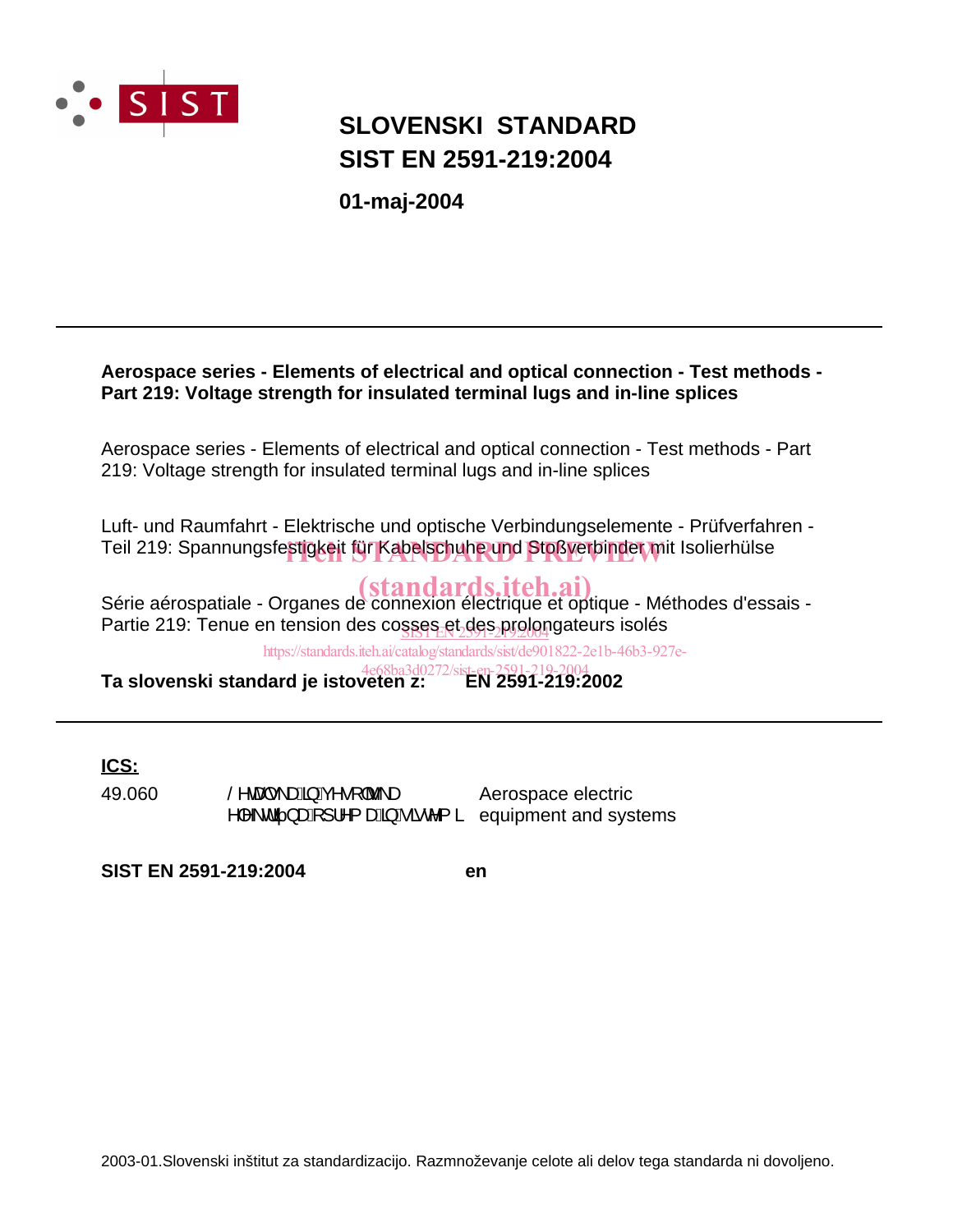

# iTeh STANDARD PREVIEW (standards.iteh.ai)

SIST EN 2591-219:2004 https://standards.iteh.ai/catalog/standards/sist/de901822-2e1b-46b3-927e-4e68ba3d0272/sist-en-2591-219-2004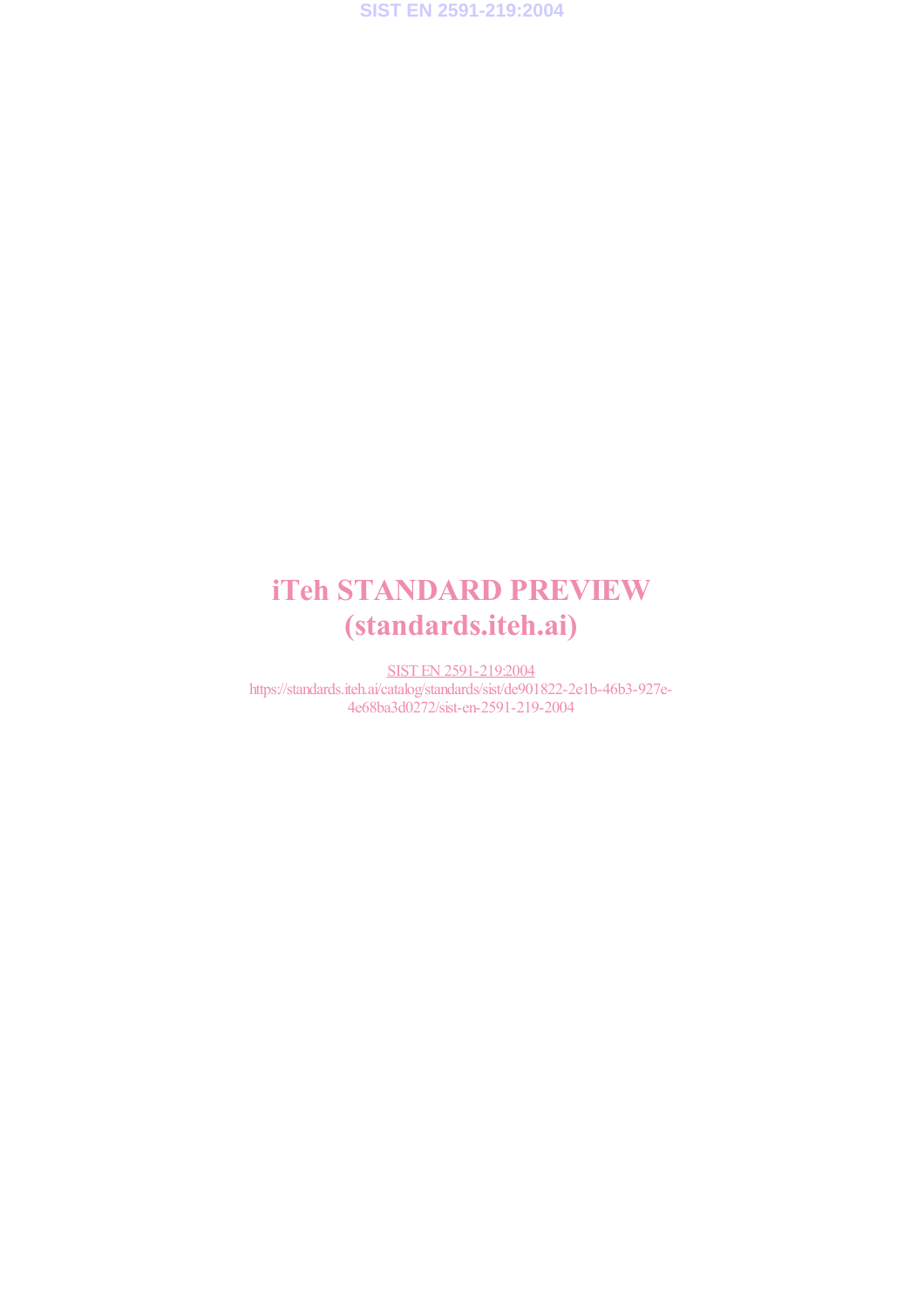# EUROPEAN STANDARD NORME EUROPÉENNE EUROPÄISCHE NORM

# **EN 2591-219**

June 2002

ICS 49.060

English version

## Aerospace series - Elements of electrical and optical connection - Test methods - Part 219: Voltage strength for insulated terminal lugs and in-line splices

Série aérospatiale - Organes de connexion électrique et optique - Méthodes d'essais - Partie 219: Tenue en tension des cosses et des prolongateurs isolés

Luft- und Raumfahrt - Elektrische und optische Verbindungselemente - Prüfverfahren - Teil 219: Spannungsfestigkeit für Kabelschühe und Stoßverbinder mit Isolierhulse

This European Standard was approved by CEN on 8 February 2002.

CEN members are bound to comply with the CEN/CENELEC Internal Regulations which stipulate the conditions for giving this European Standard the status of a national standard without any alteration. Up-to-date lists and bibliographical references concerning such national standards may be obtained on application to the Management Centre or to any CEN member.

This European Standard exists in three official versions (English, French, German). A version in any other language made by translation This European Standard exists in three official versions (English, French, German). A version in any other language made by translation<br>under the responsibility of a CEN member into its own language and hotified to the Man versions.

CEN members are the national standards bodies of Austria, Belgium, Czech Republic, Denmark, Finland, France, Germany, Greece, lceland, Ireland, Italy, Luxembourg, Malta, Netherlands, Norway, Portugal, Spain, Sweden, Switzerland and United Kingdom.

4e68ba3d0272/sist-en-2591-219-2004



EUROPEAN COMMITTEE FOR STANDARDIZATION COMITÉ EUROPÉEN DE NORMALISATION EUROPÄISCHES KOMITEE FÜR NORMUNG

**Management Centre: rue de Stassart, 36 B-1050 Brussels**

© 2002 CEN All rights of exploitation in any form and by any means reserved worldwide for CEN national Members.

Ref. No. EN 2591-219:2002 E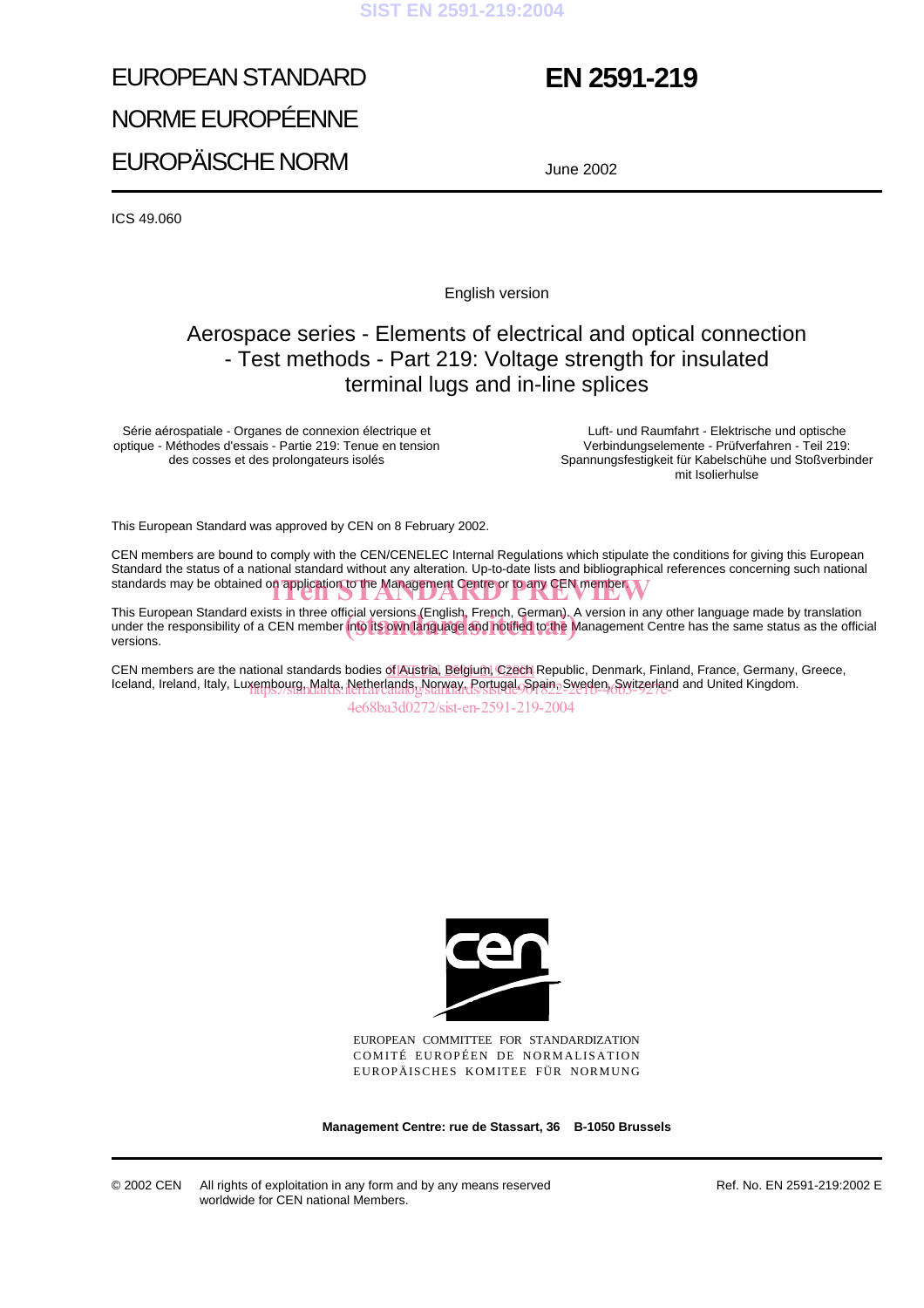#### **Foreword**

This document (EN 2591-219:2002) has been prepared by the European Association of Aerospace Manufacturers (AECMA).

After enquiries and votes carried out in accordance with the rules of this Association, this Standard has received the approval of the National Associations and the Official Services of the member countries of AECMA, prior to its presentation to CEN.

This European Standard shall be given the status of a national standard, either by publication of an identical This European Standard shall be given the status of a hallohal standard, either by publication of an identical<br>text or by endorsement, at the latest by December 2002, and conflicting Inational standards shall be withdrawn at the latest by December 2002.

### (standards.iteh.ai)

According to the CEN/CENELEC Internal Regulations, the national standards organizations of the following countries are bound to implement this European Standard: Austria, Belgium, Czech Republic, Denmark, countries are bound to implement this European Standard, Aystita, Belgium, Czech Republic, Denmark,<br>Finland, France, Germany, Greece, Iceland, Ireland, Italy, Luxembourg, Malta, Netherlands, Norway, Portugal, Spain, Sweden, Switzerland and the United Kingdom<br>Portugal, Spain, Sweden, Switzerland and the United Kingdom 4e68ba3d0272/sist-en-2591-219-2004